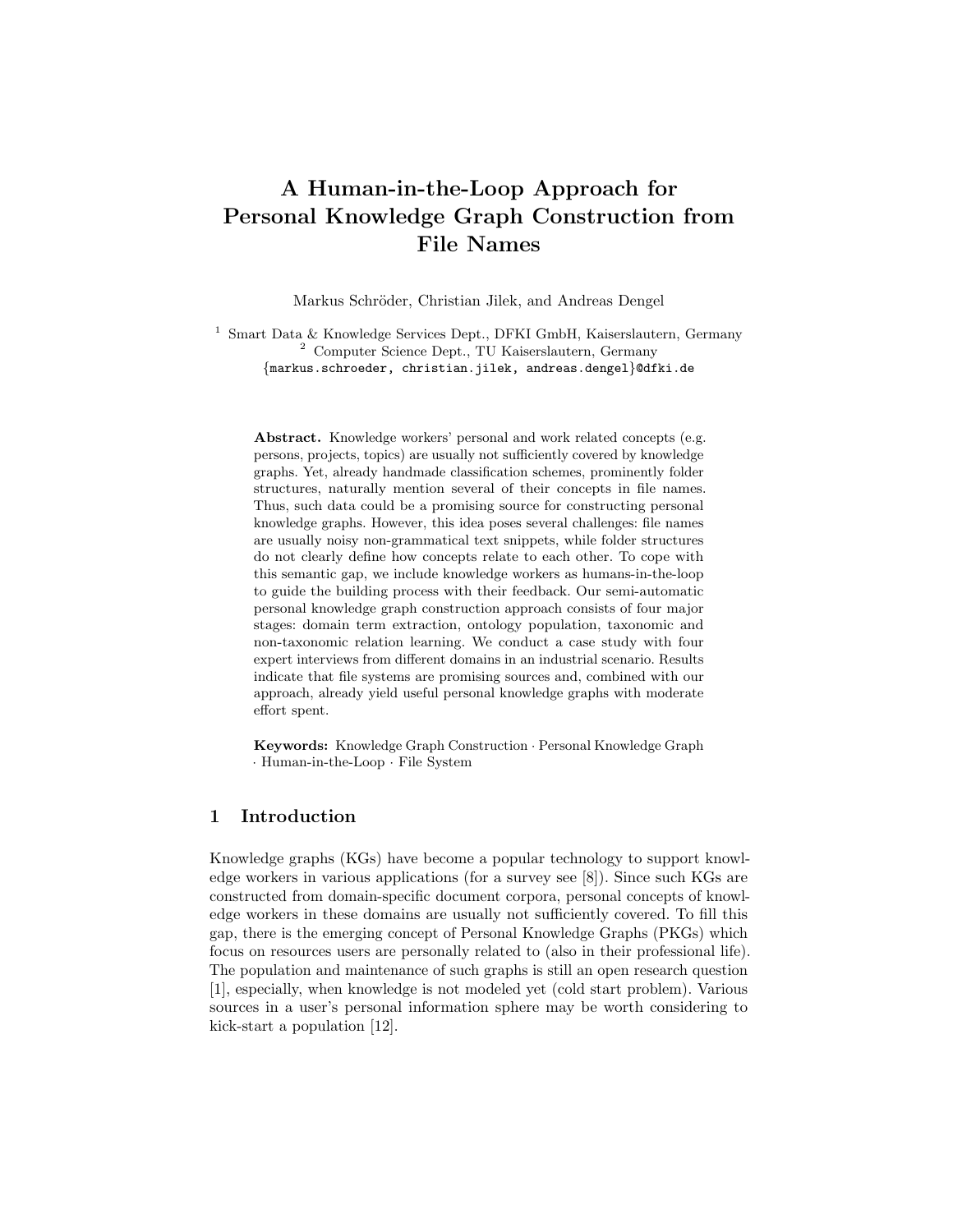<span id="page-1-1"></span>

Fig. 1: A file system (left) with file names containing relevant words (green) and irrelevant words (red). They form a personal knowledge graph (right) with nontaxonomic and taxonomic relations. Due to readability, some edges are omitted.

When users self-organize diverse documents in daily business, they often manage them in a form of classification schema, prominently in file systems [\[4\]](#page-14-2). Here, documents are hierarchically arranged and freely named according to aspects such as projects, organizations, persons, topics and task-related concepts. In file and folder names such concepts are typically mentioned in order to let users guess their contents. Because file systems allow to name them mostly free<sup>[3](#page-1-0)</sup>, users tend to label them with their own vocabulary which can contain technical terms, made-up words or even puns [\[2\]](#page-13-1). Thus, we hypothesize that file names could be a promising source for constructing PKG.

This idea poses several challenges due to the nature of the data source. Literature already showed that users have a large variety of file naming strategies [\[5](#page-14-3)[,3\]](#page-14-4). File names are usually short ungrammatical (sometimes noisy) text snippets and contain differently ordered and concatenated keywords. These circumstances make it difficult to discover and extract relevant named entities from them. Besides labeling, users can also assemble files in hierarchically structured folders [\[14\]](#page-14-5). Yet, this "folder contains file" structure typically does not explicitly define how named entities relate to each other.

To give a visual example, Figure [1](#page-1-1) depicts a small file system (left) and a possible personal knowledge graph (right). Because some keywords in the file names are too general *(images)* or have a technical meaning *(Thumbs)*, they may be irrelevant for the user (underlined in red). Relevant keywords (green) become resources in the PKG, while a foaf:topic property keeps track in which file resource it is mentioned (only one is shown due to readability). Named individuals (Zenphase, Parker, Mercurtainment) are assigned to their classes (Project, Person, Organization) and are connected meaningfully (:hasProject, :worksFor). The remaining ones are rather abstract ideas and thus become skos:Concepts according to the Simple Knowledge Organization System (SKOS). A taxonomy tree is formed (top-right side) by adding broader concepts (:DocumentType, :DocumentState). Since WIP is an abbreviation, its skos:prefLabel contains

<span id="page-1-0"></span><sup>&</sup>lt;sup>3</sup> Restricted only by illegal characters and maximum file name length.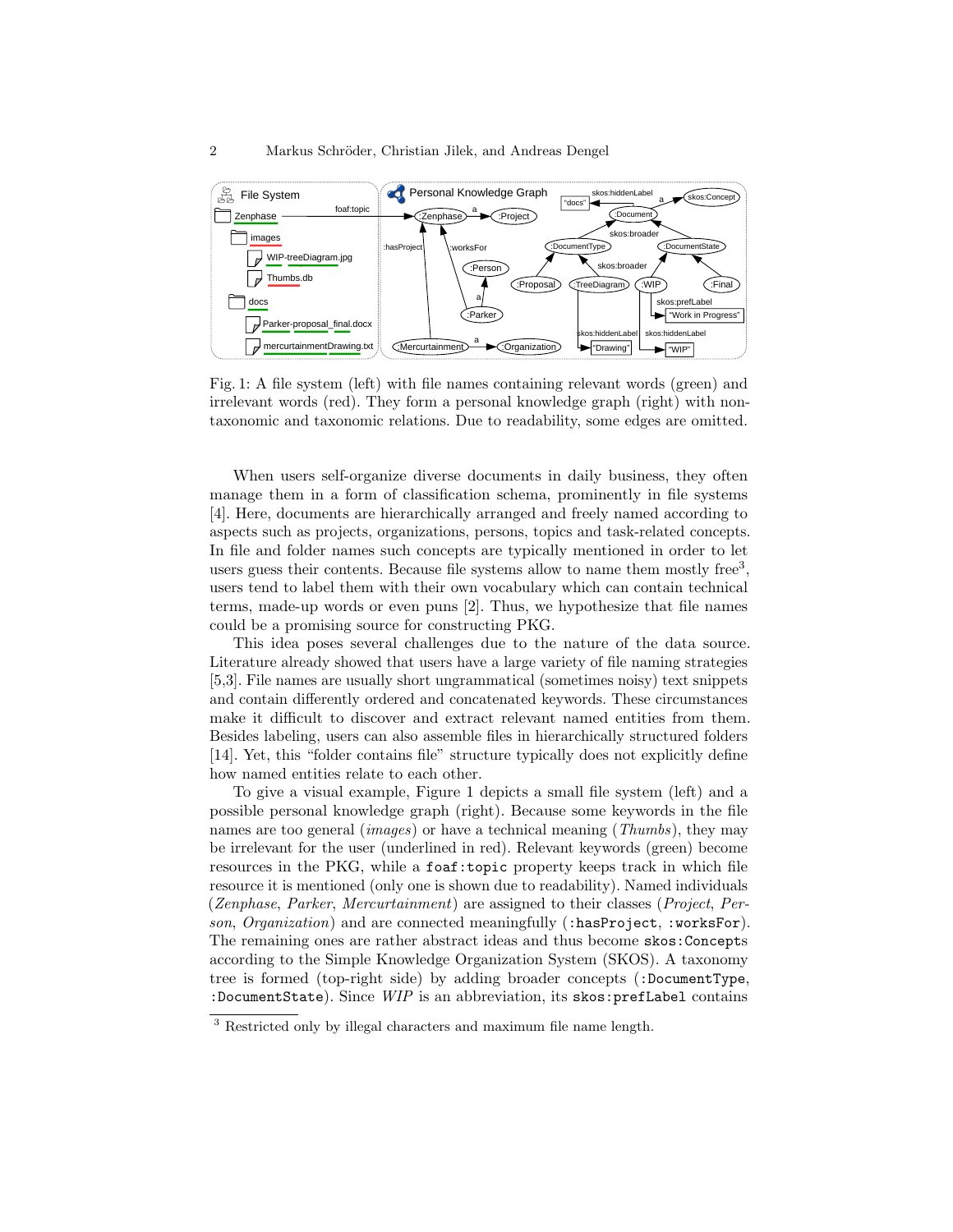the long form. Synonyms and other spellings are captured in skos:hiddenLabels: for the user the term *Drawing* is synonym to *treeDiagram* and *docs* in file names indicate the concept Document. Due to the lack of space, labels and some other properties are not visualized.

In this paper, we present a semi-automatic personal knowledge graph construction approach which is able to build such a graph from a classification schema, in this case, a file system and expert feedback. A graphical user interface (GUI) assists a knowledge engineer (KE) in performing several tasks during construction: the discovery of concepts in file names, ontology population of concepts and learning of taxonomic as well as non-taxonomic relations. In an interview setting an expert can describe his or her personal view on their files to the KE who translates the explanations in suitable knowledge graph statements using the GUI. To reduce the manual effort for the KE, we make use of machine learning models which learn from feedback and predict new statements during usage. This proposed method yields several research questions (RQs), for which first answers are reported in this work.

- RQ1: Are file systems promising sources for knowledge graph construction?
- RQ2: Can our system suggest helpful statements during usage?
- RQ3: How efficient is the construction in our approach?

The rest of this paper is structured as follows: related approaches are covered in the next section (Sec. [2\)](#page-2-0). This is followed by the presentation of our approach in Section [3](#page-3-0) and a prototypical implementation in Section [3.6.](#page-6-0) The above research questions are then addressed in a case study with expert interviews in Section [4.](#page-7-0) Section [5](#page-13-2) closes the paper with a conclusion and future work.

# <span id="page-2-0"></span>2 Related Work

To personally assist knowledge workers in their tasks, knowledge services benefit from personal information models about users [\[12\]](#page-14-1). For building such a model, personal concepts can be acquired from various texts in a user's personal information sphere [\[13\]](#page-14-6). Thus, folder structures could be useful for this purpose which is also investigated by other related works.

Magnini et al. [\[10\]](#page-14-7) as well consider hierarchical classifications and analyze the implicit knowledge hidden in the labeled nodes. They use logic formulas expressed in description logic and word senses discovered and disambiguated in labels to make knowledge explicit. Contextual interpretations such as implicit disjunctions and negations are performed by exploiting the hierarchy. In contrast to our work, their goal is the definition of an ontology with classes and properties (TBox) by relying on external language repositories containing word senses. For us the usage of such resources is limited, since word senses of personal concepts (like projects) are usually not contained. Moreover, they present a fully automatic approach without integrating domain experts in cases where labels do not match with any entry in dictionaries.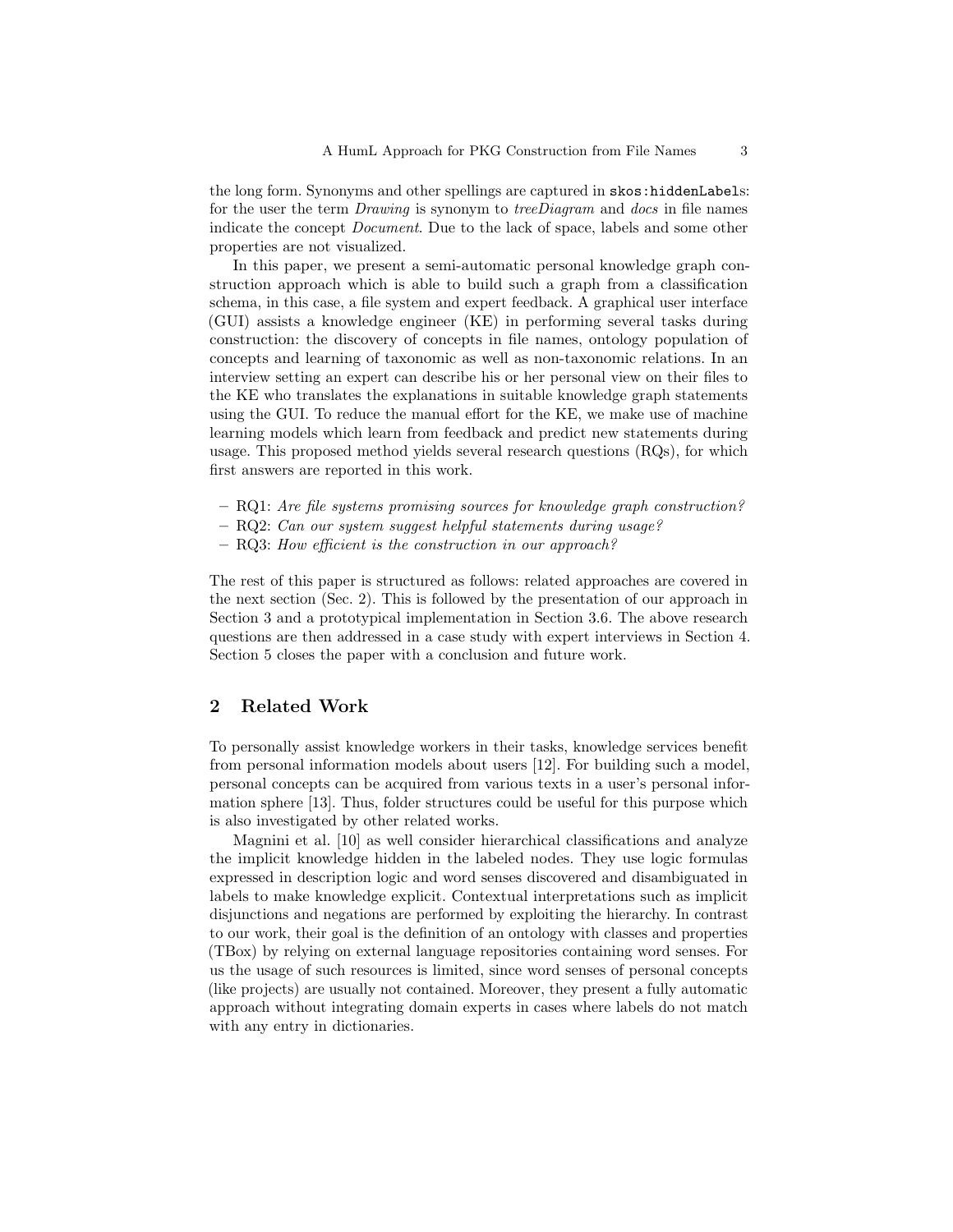More closely related is the work about knowledge extraction from classification schemes by Lamparter et al. [\[9\]](#page-14-8). Following the same motivation, the authors would like to acquire explicit semantic descriptions from legacy information such as local folder structures. To archive this, their processing pipeline include the identification of concept candidates, word sense disambiguation, taxonomy construction and identification of non-taxonomic relations. They distinguish ontology and instance layer by checking with dictionaries if terms are rather general (concepts) or specific (instances). In our approach, we only consider instances, but classify general ideas as skos:Concepts (e.g. Diagram). They also build a taxonomy by utilizing hyponym and hyperonym information. In case of non-taxonomic relations, the work reuses domain-specific ontologies, while the classification hierarchy as well as its labels are consulted to guess appropriate relations. Our procedure is similar, but additionally considers user feedback to train machine learning models in order to predict such relations.

In conclusion, to the best of our knowledge, there is no approach like ours that constructs personal knowledge graphs from folder structures and at the same time includes experts with their feedback.

# <span id="page-3-0"></span>3 Approach

<span id="page-3-1"></span>

Fig. 2: Components of our approach from left to right.

Our approach enables knowledge engineers (KEs) to construct personal knowledge graphs from a classification schema, for example, a folder structure as shown in Figure [1.](#page-1-1) In this process, we support them in four tasks which are depicted in Figure [2](#page-3-1) and explained in individual sections: Domain Terminology Extraction (Section [3.2\)](#page-4-0), Management of Named Individuals (Section [3.3\)](#page-4-1), Taxonomy Creation (Section [3.4\)](#page-5-0) and Non-Taxonomic Relation Learning (Section [3.5\)](#page-6-1). During modeling using a dedicated GUI (Section [3.6\)](#page-6-0) the KE is assisted by an artificial intelligence (AI) system which proactively makes statements on its own. For ontology population and non-taxonomic relations, machine learning models predict statements. To correctly store and distinguish these assertions, we first designed an appropriate data model.

### <span id="page-3-2"></span>3.1 Knowledge Graph Model

Our knowledge graph model is an RDF graph consisting of statements in the form of subject-predicate-object triples. However, in our scenario, we have to store additional feedback information for each statement. We consider exactly two agents in our system who are able to give feedback about statements: a knowledge engineer (KE) and an artificial intelligence (AI). Both contribute to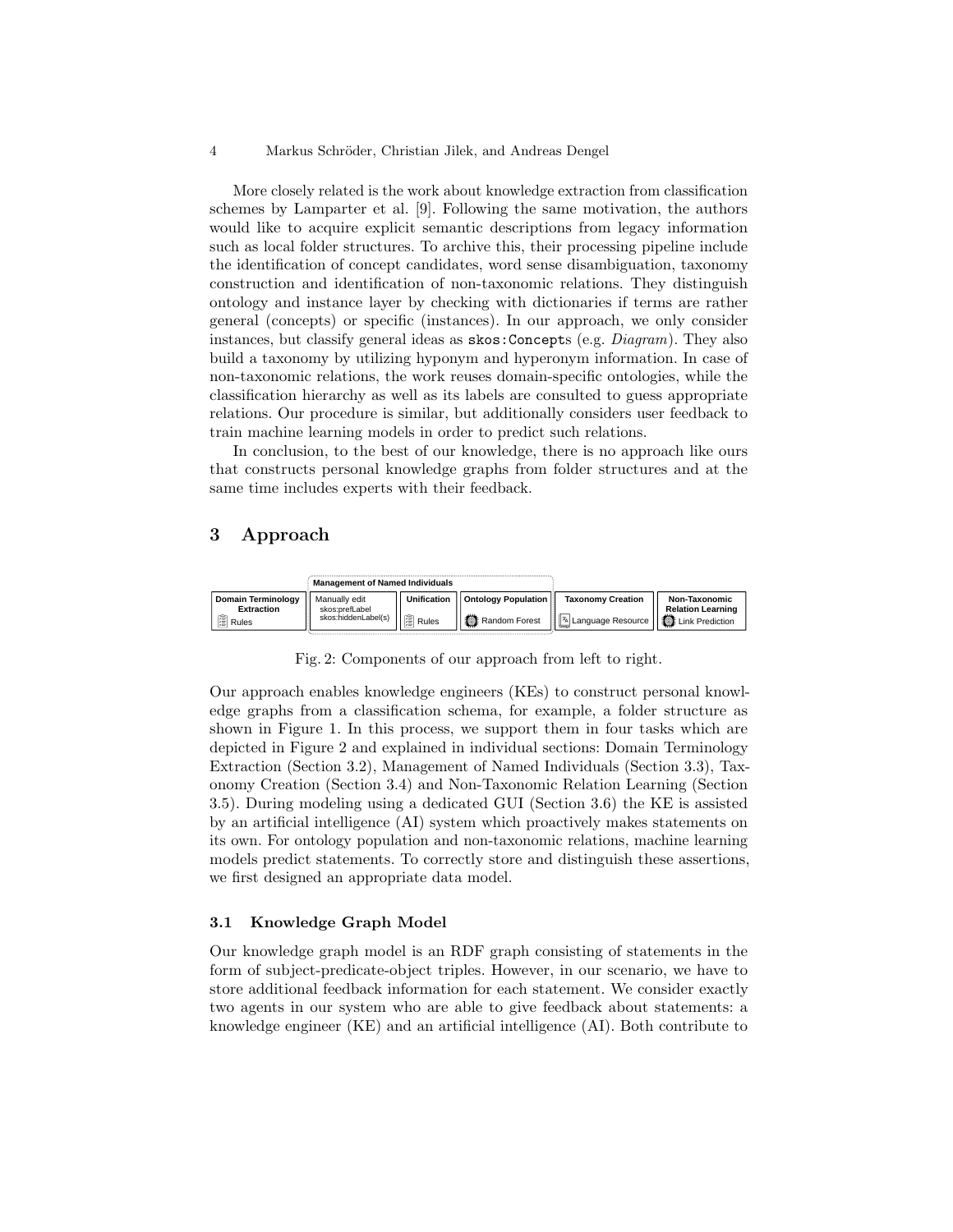the same personal knowledge graph with assertions which can be true, but also false (negative statement). To keep track about the provenance, we store the following meta data for each statement: (a) which agent stated it, (b) the date and time it was stated, (c) how is the statement rated (true, false or undecided) and (d) how confident is the agent (a real value between 0 and 1). Additionally, we use foaf:topic-statements to state that a classification schema node (subject) mentions a certain knowledge graph resource (object) (see an example in Figure [1\)](#page-1-1). Regarding the rating, since natural intelligence is usually more reliable than an artificial one, the KE always outvotes suggestions from the AI. Yet, assertions of the AI are assumed to be true as long as the KE does not disagree.

## <span id="page-4-0"></span>3.2 Domain Terminology Extraction

Our extraction method uses heuristics to make a first guess for relevant terms in the user's domain. Since word boundaries are often not evident in rather messy file names, we tokenize their basenames (without considering file extensions) by character type and camel case. In addition, the acquired tokens are rated based on some simple rules: stop words and tokens containing a single letter or only symbols are negatively rated. This also applies for tokens which only contain digits, except they look like years (e.g.  $n \in [1980, 2030]$ ). Applying these rules, the following example is tokenized (indicated by a pipe symbol '|') and rated (indicated by color) in the following way:  $\text{WIP}\left[-\frac{1}{2007}-\frac{1}{2007}\right]$  +  $\text{tree}\left[\text{Diagram}\right]!$  ([28]) |A|.jpg. Thus, the rules let us assume that the tokens WIP, 2007, tree and Diagram are relevant. In case of multi-word terms, the KE is able to merge separated tokens to a single term again, like for the latter two (i.e. Tree Diagram).

After adjusting the rating according to feedback from a domain expert, other occurrences of accepted terms are automatically searched using a regular expression, since they may occur in a classification scheme more than once. If the term contains multiple words, we also search for all possible word concatenations using the separators "-" (minus), "-" (underscore), " " (space) and also no separator at all. To give an example, for the term treeDiagram our system also checks the variations tree-Diagram, tree Diagram and tree Diagram. Finally, the collected term variations are associated with a named individual (i.e. owl:NamedIndividual according to OWL).

### <span id="page-4-1"></span>3.3 Management of Named Individuals

After retrieving all found term variations  $T$ , we have to decide if they (a) resemble an already existing named individual or (b) define a new one. Regarding the first case, each newly discovered term may be a variation that refers to an already created named individual. Thus, we calculate the Jaccard similarity coefficient [\[7\]](#page-14-9) between the terms  $T$  and the candidates' labels  $L$ . A named individual is picked which has the highest overlap between its labels and the given terms. If we cannot find such a resource above a sufficient similarity threshold, a new one is created. The longest term is used to give the resource a preferred label (skos:prefLabel) after some conversions are performed: German umlaut spellings are corrected (e.g.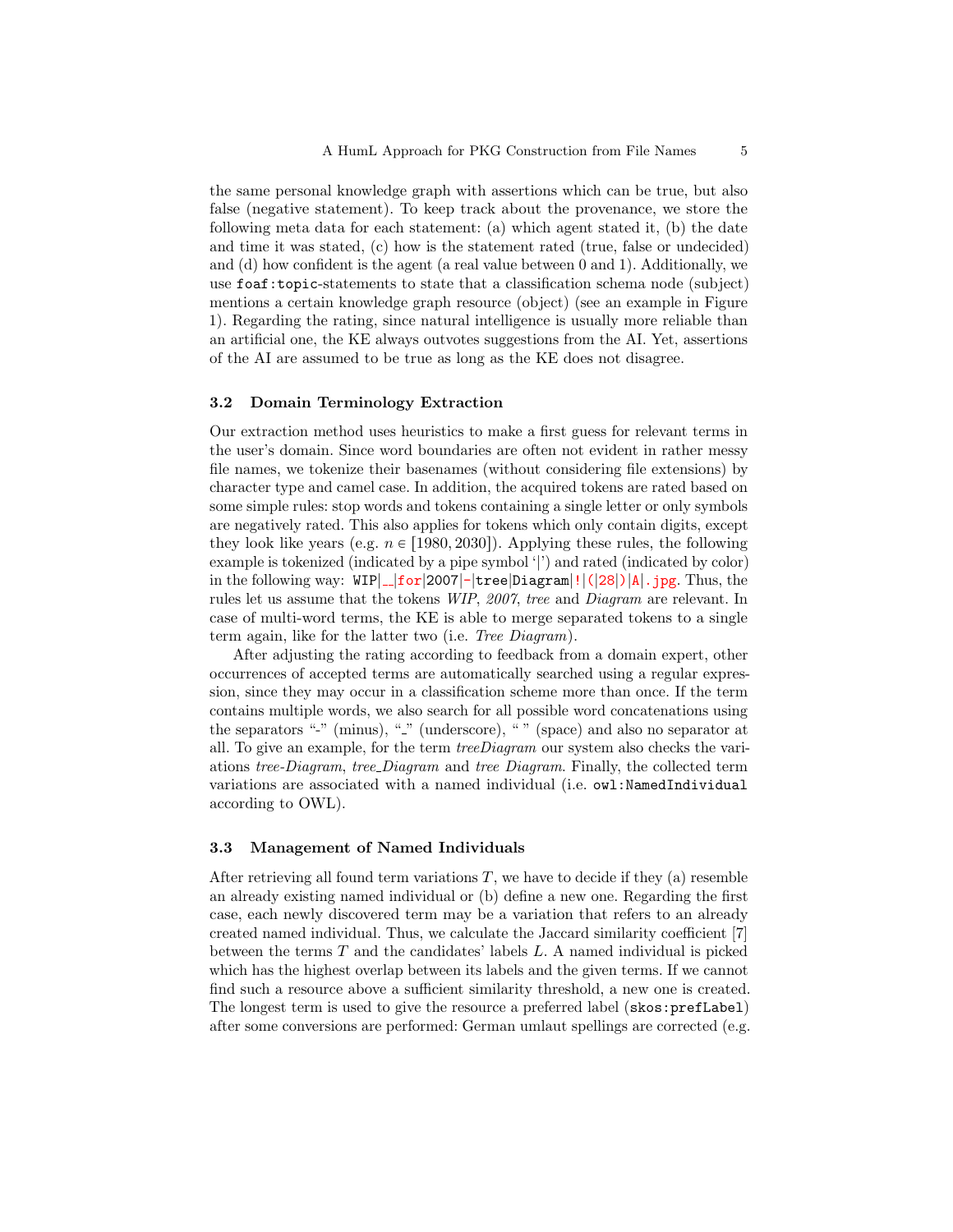"ae"  $\rightarrow$  "a"), underscores are replaced with spaces, if available a lemma version is used (diagrams  $\rightarrow$  diagram) and proper case is applied (Tree Diagram). The remaining terms form the named individual's synonym and differently spelled labels (skos:hiddenLabel). In both cases, we keep track in which file resource the named individuals are mentioned by using a foaf:topic-relation.

Unification. If two or more named individuals have the same meaning, we can unify them to one resource. This is done by correctly substituting URIs and at the same time removing the source triples. The AI automatically detects potential individuals with the same meaning by looking at their labels and applying some rules: it checks for hidden labels if they overlap or if there is a prefix or postfix dependency, while preferred labels are compared with the Levenshtein distance and token-based equality. For example, for the following label pairs our procedure would suggest that their individuals are equal: ("Peter Parker", "Parker Peter"); ("Tree Diagram", "Diagram") and ("diagram", "diagramm").

Ontology Population. The KE manually create ontology classes and type named individuals with them. To support the KE in this assignment, a random forest model [\[6\]](#page-14-10) is trained with positive examples from feedback to be able to predict classes for individuals without a type. In order to acquire training features, we follow a gazetteer-based embedding technique by looking up words from several gazetteer lists in preferred labels of named individuals. Remaining characters are counted per character class such as spaces, quotes and digits. The coverage proportions of words and characters in the label serve as the final feature vector. To give some examples, "Tree Diagram 27" receives the vector  $v_1$  = (English Noun = 0.73, Space = 0.13, Digit = 0.13), while "WIP" has  $v_2$  = (Uppercase Letter = 1.0). Having such feature vectors, the random forest model is able to learn decision trees which predict the same type for named individuals having preferred labels very similar in content. For instance, since the individual Tree Diagram 27 is assigned to skos: Concept and another individual Diagram 3 has a similar feature vector, our model predicts the same class for it.

## <span id="page-5-0"></span>3.4 Taxonomy Creation

Our intended taxonomy uses broader and narrower relations to structure concepts (skos:Concept) found in file names according to the Simple Knowledge Organization System (SKOS). Since we see these concepts as leafs in a taxonomy tree, our motivation is to find broader concepts for them. For this, our approach utilizes a language resource of synsets and hypernym relations. The concepts in the PKG are mapped via their labels to synsets of the lexical-semantic net. By traversing hypernym relations for all found synsets, two or more of them may share the same ancestor along their hypernym paths. If the average distance from synsets to ancestor is below a configurable threshold, it is suggested as a broader concept for them. This constraint avoids the recommendation of too general concepts (e.g. near the root node). To give an example, given the hypernym paths  $diagram \rightarrow depiction$  and timetable  $\rightarrow overview \rightarrow depiction$ , our procedure would suggest the broader concept depiction for both leafs. Of course the KE may at any time create concepts manually and link them accordingly. Besides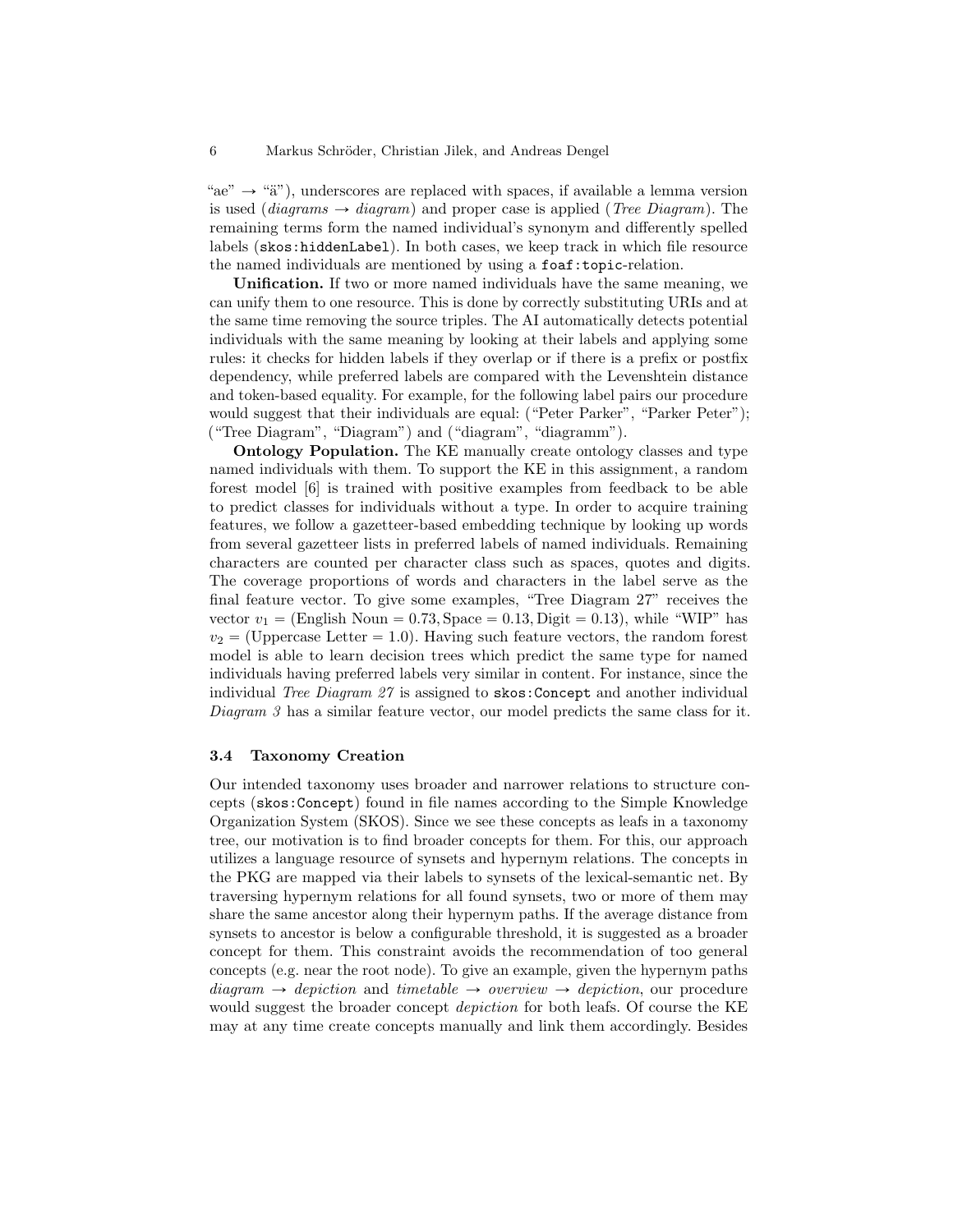such taxonomic relations, our system also considers non-taxonomic ones between instances.

### <span id="page-6-1"></span>3.5 Non-Taxonomic Relation Learning

To predict non-taxonomic relations, we perform link prediction by training a model on positive examples from feedback and by exploiting the structure of the classification schema (CS). Our idea is that the same non-taxonomic predicate could be suggested between other resources (subjects and objects) which have a similar neighborhood in the CS. For this, we only consider class instances which are named individuals that have been assigned to an ontology class. Since instances are annotated on files via a foaf:topic-relation, we know in which places of the CS they are mentioned. This annotated CS needs to be transformed into an undirected graph of connected instances to perform link prediction on it. We make an edge from an instance  $i$  mentioned in a given node to another instance j, whenever j is mentioned in the  $(a)$  node itself,  $(b)$  the node's parent, (c) one of the node's children or (d) one of the node's siblings (i.e. children of parent). In other words, instances are connected in the graph if they are closely mentioned in the CS. With the given graph, we are able to calculate local similarity measures for links (for a survey see [\[11,](#page-14-11) Table 1]). Values of the calculated measures form feature vectors in a training set. The test set is acquired by iterating over all possible combinations of instances and properties by using their domain and range information as a filter. A promising triple in the test set is expected when we calculate a small euclidean distance (below a given threshold) between its test vector and a training vector.

#### <span id="page-6-0"></span>3.6 Prototypical Implementation

To test our approach in a case study, we implemented a prototype. A demo video<sup>[4](#page-6-2)</sup> and its source code<sup>[5](#page-6-3)</sup> are publicly available. To assist the KE in entering feedback and constructing the PKG, a graphical user interface (GUI) in form of a web application is provided (see Figure [3\)](#page-7-1). Throughout the interface, we make heavily use of thumbs-up and thumbs-down buttons as well as green and red colored elements to visualize positive and negative feedback (true and false assertions). The three-column layout presents tabs for individual components which give dedicated views for the tasks we have discussed.

A typical Explorer view (top left) lists containing files of a currently browsed folder (/User/Downloads). The view presents for each file (from top to bottom) its file name, rated terms from the file name and annotated named individuals. To distinguish individuals from terms the well-known hashtag symbol is added to their preferred labels. In a separate Named Individuals view in the top middle, we itemize them together with their type. Two side-by-side views enable a Drag&Drop mechanism on individuals to let the KE define triples with a selected

<span id="page-6-2"></span> $\frac{4}{\pi}$  <https://www.dfki.uni-kl.de/~mschroeder/demo/kecs>

<span id="page-6-3"></span><sup>5</sup> <https://github.com/mschroeder-github/kecs>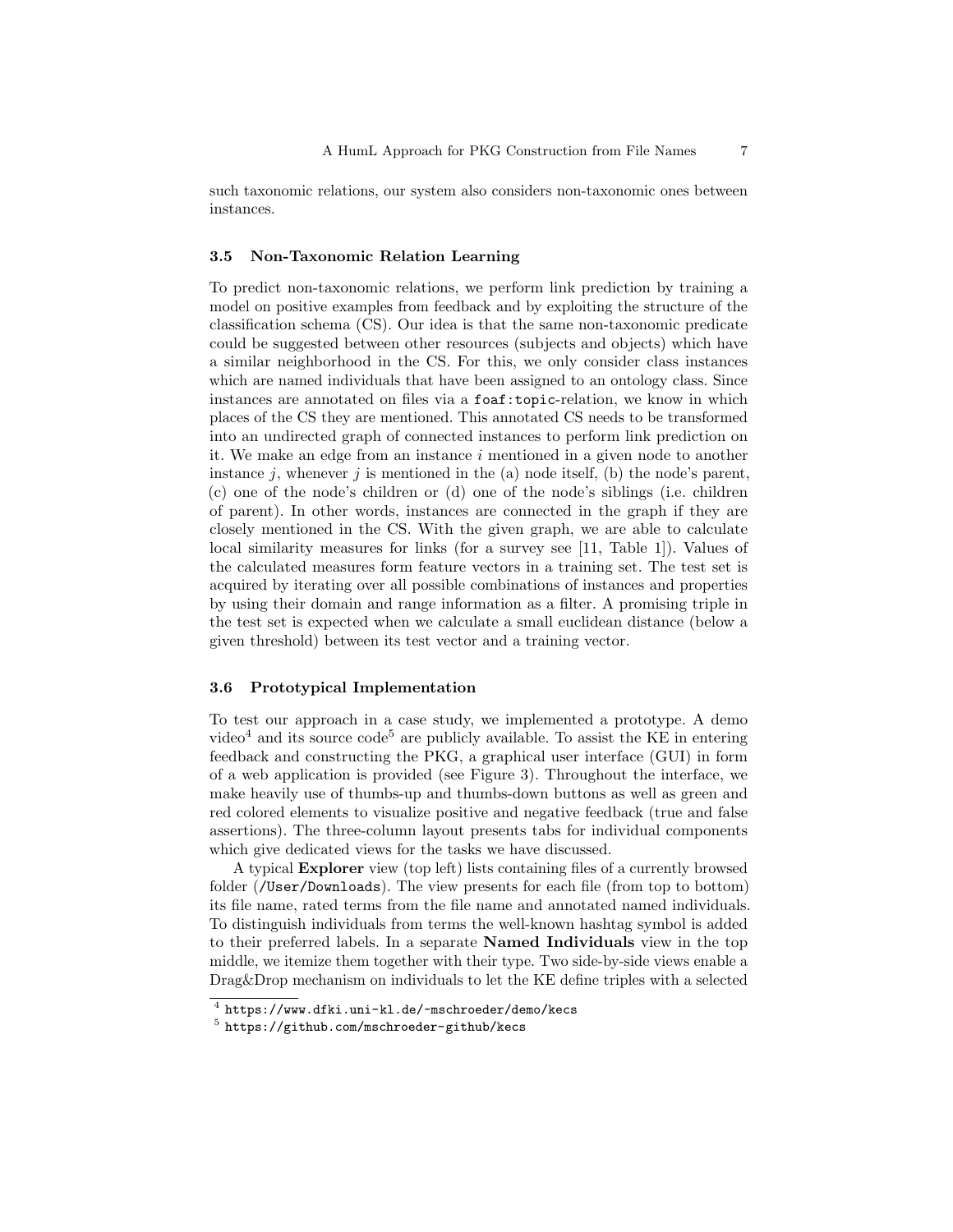<span id="page-7-1"></span>

Fig. 3: Our graphical user interface in a three-column layout with many feedback possibilities and components (top). Dedicated components are provided to preform certain tasks (bottom).

predicate (drop-down list in the middle). On the top right, classes and properties can be manually created, renamed and rated in an Ontology view. For each property, domain and range classes can be defined too. In separate tabs (bottom left) our GUI also presents suggestions for Unification, Typing, Taxonomic and Non-Taxonomic Relations (the screenshot shows an opened Typing tab). A list of proposals from the AI can be reviewed by the KE, who can accept or reject them individually or in bulk. Decisions are shown below and can always be undone in either way. In a **detail view** (bottom middle), the KE is able to change a selected individual's preferred label, type, hidden labels and file attachment. A Status view (bottom right) visualizes the current PKG construction state in four sections: the progress in tagging, typing, taxonomy tree and non-taxonomic graph as well as an overall assessment score. These estimations give hints to the KE where more feedback from the expert is necessary.

# <span id="page-7-0"></span>4 Case Study: Expert Interviews

A case study was conducted with expert interviews in which personal knowledge graphs (PKGs) were built with their feedback. The setup for these interviews is covered in Section [4.1.](#page-8-0) This is followed by a detailed description of all collected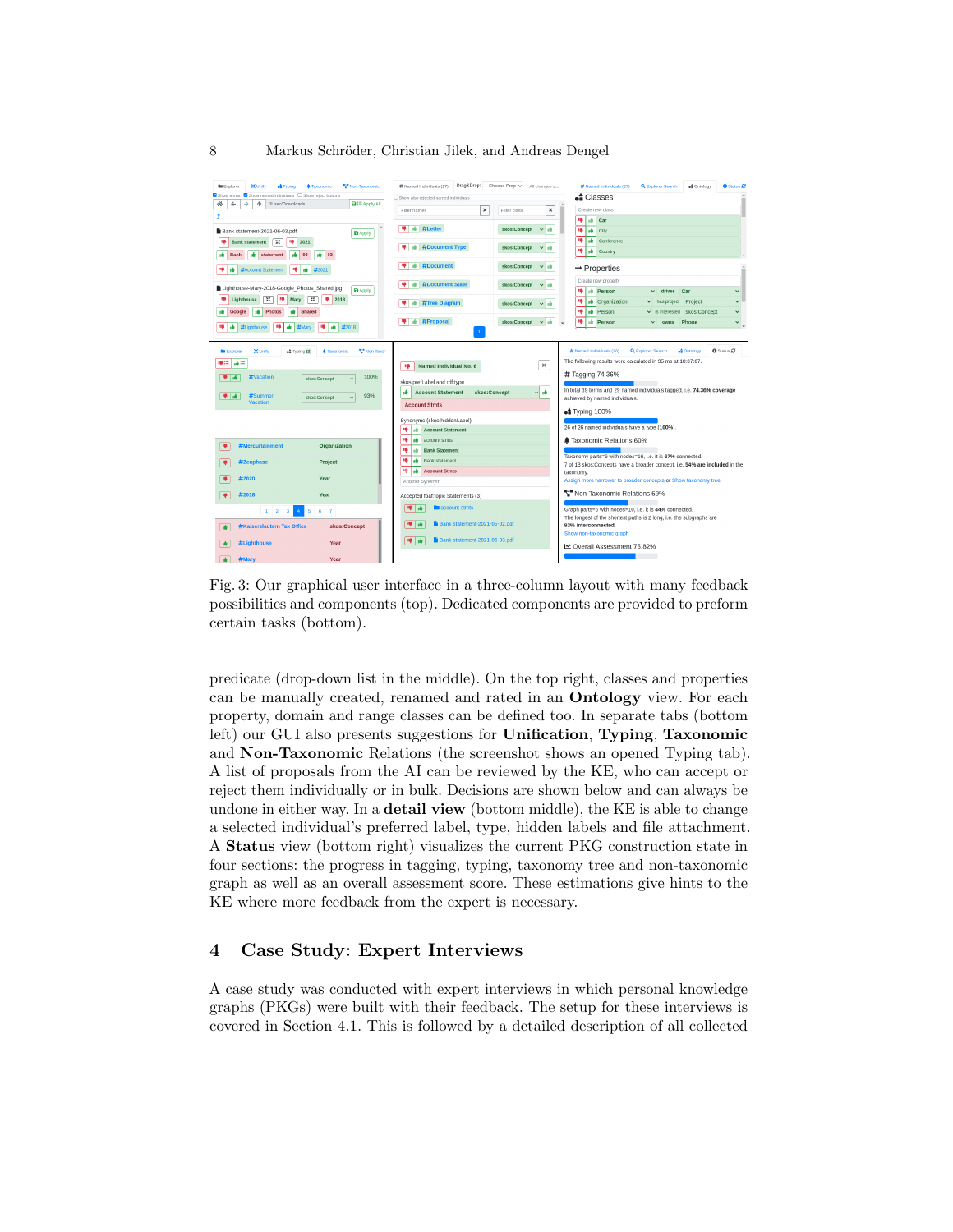<span id="page-8-1"></span>Table 1: Four datasets with their meta data which are used in interviews with four experts.

|                 |    | Dataset Expert Branches |                  |                    | Leafs Max. Depth  Avg. Depth  Avg. Name Length |
|-----------------|----|-------------------------|------------------|--------------------|------------------------------------------------|
| SS <sub>1</sub> | E1 | 1031                    | 198              | $3 2.98+0.16 $     | $8.84 + 9.86$                                  |
| FS1             | E2 |                         | 25, 988 95, 760  | $17 $ 9.49 + 1.93  | $23.30 + 16.88$                                |
| FS <sub>2</sub> | E3 |                         | 8,939 64,571     | $17 $ 9.18 + 1.68  | $32.43 + 16.77$                                |
| FS3             | E4 |                         | 54, 933 325, 476 | $22 10.08 + 2.22 $ | $24.24 + 14.57$                                |

results (Section [4.2\)](#page-9-0) which are then discussed with regard to our stated research questions (Section [4.3\)](#page-10-0).

### <span id="page-8-0"></span>4.1 Expert Interview Setup

Since our institute has industry projects with several departments of a large power supply company, we had the great opportunity to get in contact with four individual experts from four departments (guideline management, property management, license management and accounting). Three of them work separately on individual shared drive file systems (FS), while one primarily manages spreadsheet (SS) data. Before the interviews, we received dumps of their data which are listed in Table [1.](#page-8-1) For each dataset an expert (E) is assigned and meta data about the asset is presented.

Since spreadsheets may also contain work related concepts, but are not a form of classification schema, we had to convert the SS1 dataset to a tree structure in the following way. Table names become root folders, while column names are added as their subfolders. In the subfolders, we add files with distinct names from the column's rather short cell values. This way, potential work related concepts could be contained in this generated classification schema.

Our system automatically captures several data points during usage. To reproduce the construction process, we keep a history of all stated assertions with their meta data as described in Section [3.1.](#page-3-2) By observing GUI inputs including mouse clicks, Drag&Drop operations and certain keystrokes, we quantify the KE's effort with the system. In a fixed interval (every 10 inputs) snapshots of the construction metrics (Status view) are saved to record the PKGs evolution over time. Additionally, memory consumption and time performance of certain system modules are monitored.

Each one-hour long interview between the knowledge engineer (KE) and an expert had the same setting. One fixed author of this paper took over the role of KE and met the expert in a virtual telephone conference. The KE shared the screen and presented the GUI of our system (see Section [3.6\)](#page-6-0) where the expert's data was already loaded. After a brief introduction, the KE started to ask questions about files and folders by traversing through the file system. The explanations of the participant enabled the KE to model the expert's personal knowledge as discussed in our approach (Section [3\)](#page-3-0). Whenever the AI made predictions, the expert was asked if they are correct or not and feedback was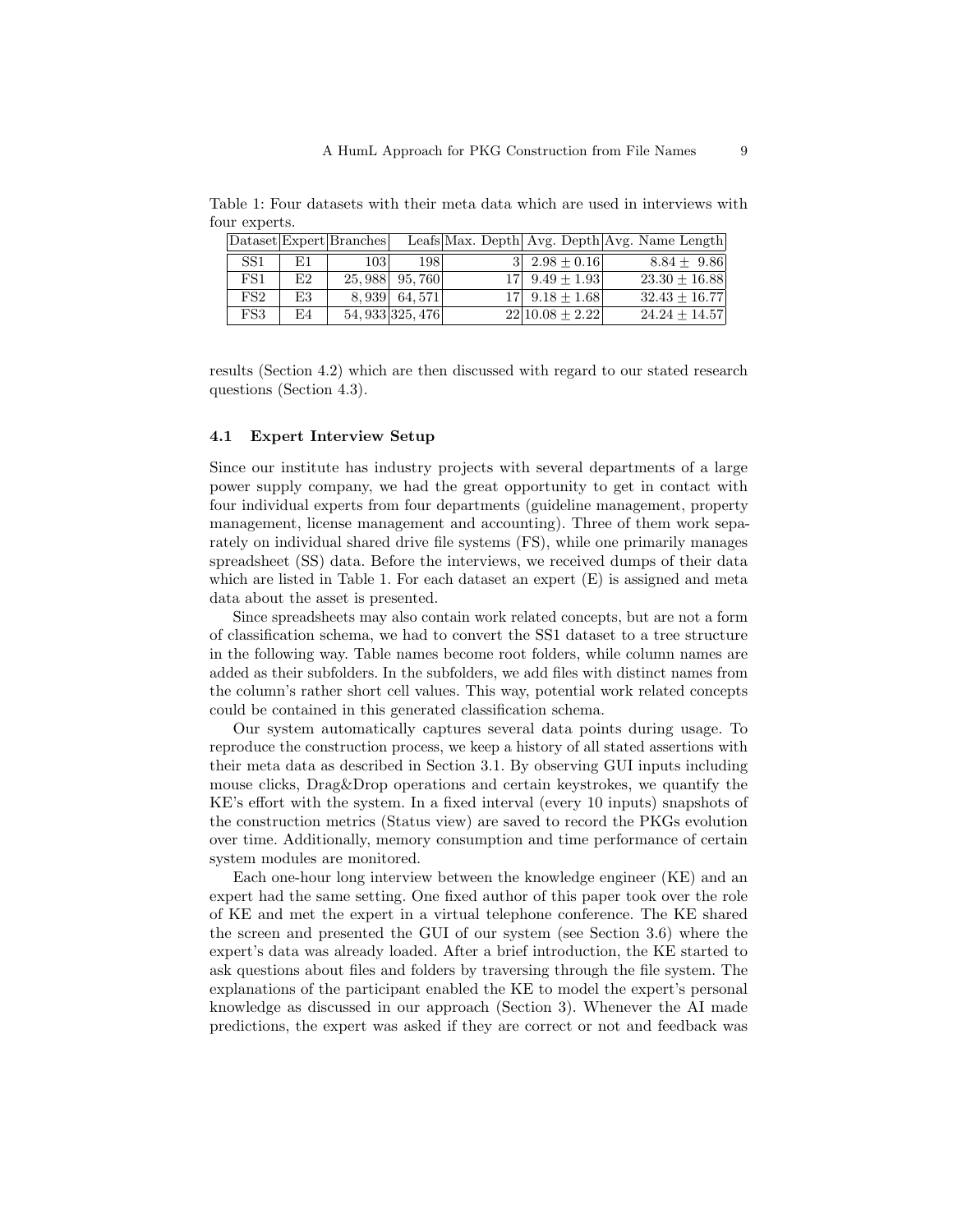<span id="page-9-1"></span>Table 2: The seven questions from the questionnaire with the answers of the four experts and their average values.

| Question                                                                                        |                 |                | E1 E2 E3 E4     |                | Avg. $&$ SD     |
|-------------------------------------------------------------------------------------------------|-----------------|----------------|-----------------|----------------|-----------------|
| $ Q1: How many years have you been working with the   13  $                                     |                 | 7              | 4               | $\Omega$       | $6 + 5.48$      |
| data?                                                                                           |                 |                |                 |                |                 |
| $Q2$ : How much do words in the file names reflect your                                         | $\vert 9 \vert$ | 8              | $\overline{9}$  | 9 <sup>1</sup> | $8.75 + 0.50$   |
| language use (vocabulary) at work (scale: $1-10$ )?                                             |                 |                |                 |                |                 |
| Q3: <i>Estimate how much your language use (vocabulary)</i>    50  15  10  10  21.25 $\pm$ 19.3 |                 |                |                 |                |                 |
| at work is represented by the established tags (percentage).                                    |                 |                |                 |                |                 |
| $Q4$ : The established tags meaningfully reflect the language                                   | $\overline{7}$  | 6              | $\overline{4}$  | 61             | $5.75 + 1.26$   |
| use (vocabulary) at your work (scale: $1-7$ ).                                                  |                 |                |                 |                |                 |
| $Q5:$ The established tags are assigned to meaningful classes                                   | 6               | $\overline{7}$ | 6               | $\overline{7}$ | $6.50 + 0.58$   |
| $(scale: 1 - 7)$ .                                                                              |                 |                |                 |                |                 |
| Q6: The established tags are meaningfully structured in a                                       | 7               | 6              | $\vert 5 \vert$ | $\overline{4}$ | $5.50 \pm 1.29$ |
| $taxonomy$ (scale: $1-7$ ).                                                                     |                 |                |                 |                |                 |
| $ Q7:$ The established tags meaningfully relate to each other                                   | $\vert 5 \vert$ | 7 <sub>1</sub> | 6               | $\overline{7}$ | $6.25 + 0.96$   |
| $  (scale: 1 - 7).$                                                                             |                 |                |                 |                |                 |

entered accordingly. Every 10 minutes the KE reviewed the current construction state by opening the Status view and changed the focus on parts which needed more attention. After about 50 minutes the session ended and the remaining time was used to let the expert complete a questionnaire about the data source and the modeled knowledge graph. In the next section, we present the questionnaire and the results in detail as well as the data which was logged by our prototype during the interviews.

### <span id="page-9-0"></span>4.2 Interview Results

The questionnaire at the interview's end consists of seven questions (Q) which are presented in Table [2](#page-9-1) together with the experts' answers (E), their average value and standard deviation (Avg.  $\&$  SD). We stated the first question (Q1) to check how familiar the participants are with the data. The second question (Q2) was asked to figure out if the experts think that the given data actually contains work related words. While Q3 tries to give a rough estimation on the PKG's recall in percentage, Q4 gives an approximate measurement about its precision with regard to created named individuals<sup>[6](#page-9-2)</sup> in the PKG. From the third question on, we are interested in the experts' opinions about the final result that was modeled during the interview. A seven-point Likert scale is used for our opinion-based questions ranging from 1 ("fully disagree") to 7 ("fully agree"). The remaining questions aim at the estimation of meaningfulness in the populated ontology (Q5) and taxonomic (Q6) as well as non-taxonomic relations (Q7).

<span id="page-9-2"></span> $6$  The questions refer to "established tags", since we presented tags in the GUI for the named individuals in the personal knowledge graph (PKG).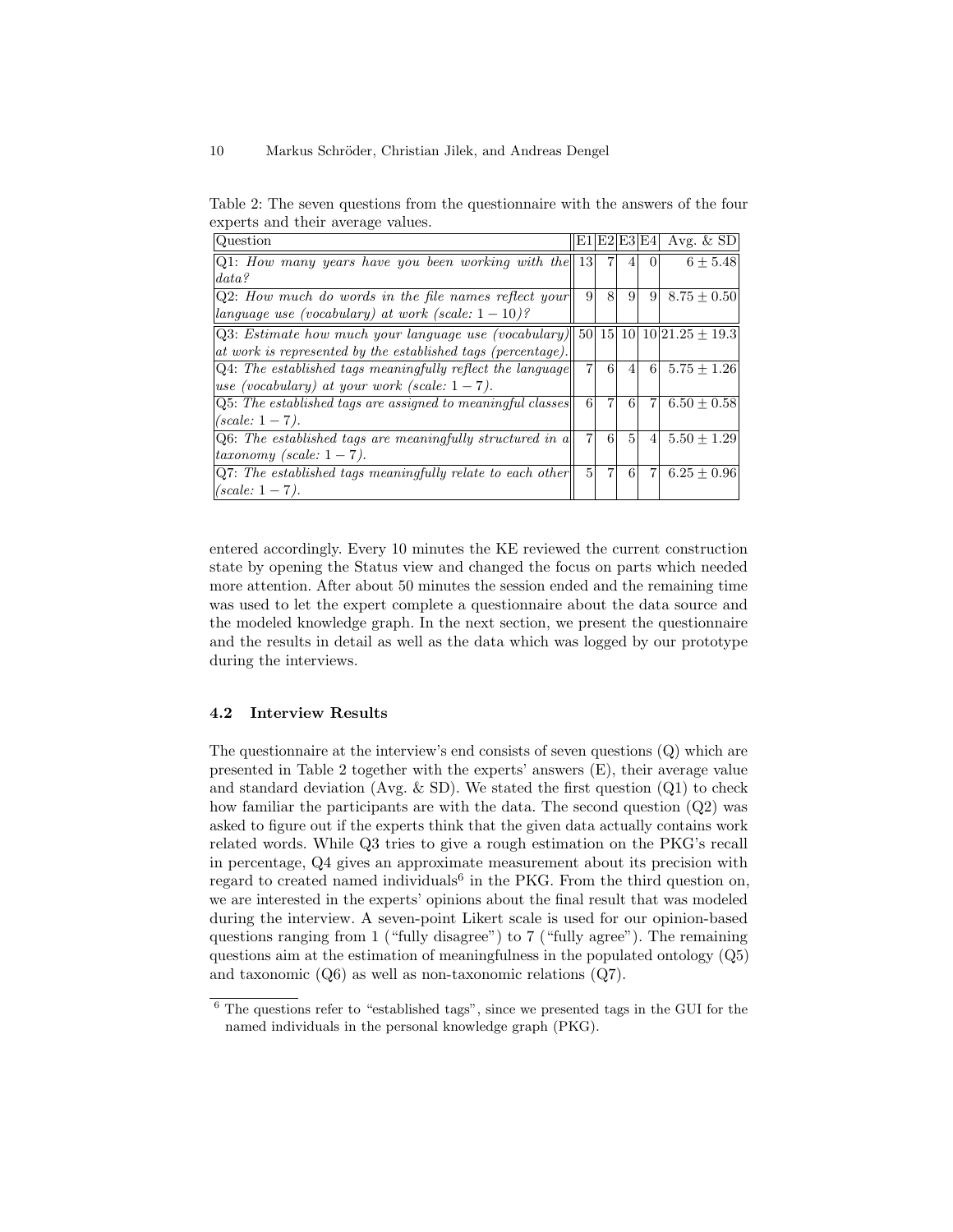Besides qualitative data, we also captured quantitative data points during the interview which are presented in Table [3.](#page-11-0) Measurements are listed per row, while dataset-expert pairs are ordered in columns. After the number of resources in the PKG (#Resources) and the counts regarding the knowledge engineer's  $(KE)$  effort in the GUI, we list the number of true and false assertions<sup>[7](#page-10-1)</sup> made by KE and AI in individual construction phases. Furthermore, we calculate the AI's accuracy by counting how often the expert agrees (true positive and true negative) with reviewed predictions. The section about Management of Named Individuals is further split into Unification and Ontology Population. While the management includes assertions about types, preferred/hidden labels and foaf:topic-relations, the latter two only consider owl:sameAs and ontology related assertions. Due to a software error in the taxonomy-module during the first two interviews, unfortunately, no broader concepts could be predicted. On the table's bottom all assertions by the KE (whether true or false) and all inputs (clicks, enter keys, drag&drop operations) are aggregated to calculate a assertions per inputs ratio. The Management of Named Individuals does not have an accuracy value  $(N/A)$ , since each term automatically turns into a named individual and no suggestions for preferred and hidden label are made.

Since we continuously recorded measurements, we are able to examine the evolution of the PKG with respect to the inputs performed in the GUI. The development of the taxonomic and non-taxonomic part of the PKG is presented through several plots in Figure [4.](#page-12-0) We consider named individuals of type skos:Concept as taxonomy concepts (Figure [4a\)](#page-12-0) and the remaining typed ones as non-taxonomic instances (Figure [4d\)](#page-12-0). By looking at the number of graph components (Fig. [4b](#page-12-0) and [4e\)](#page-12-0), one gets an idea of the connectedness over time. In addition, Figure [4c](#page-12-0) plots the number of concepts which are connected to at least one broader concept. Similarly, Figure [4f](#page-12-0) shows the average diameter (the greatest distance between any pair of instances) of non-taxonomic components to visualize the closeness among them.

The next section will discuss the results with regard to our research questions.

## <span id="page-10-0"></span>4.3 Discussion

Since file names are rather unusual sources to build PKGs from, we ask at the beginning of the paper the following question (RQ1): Are file systems promising sources for knowledge graph construction? Our experts agree that words they saw in the file names reflect their language use at work with an average value of 8.75 out of 10 (Q2 in Table [2\)](#page-9-1). Having a higher-level management background, expert E4 came in daily work not in touch with file system F3 (see Q1 in Table [2\)](#page-9-1), but was still able to recognize and explain the terms. Answers to questions Q4 to Q7 in our questionnaire (Table [2\)](#page-9-1) indicate that we modeled all individual PKGs in a meaningful way for the experts. For these reasons, we conclude that file systems are promising sources for building PKGs.

<span id="page-10-1"></span> $^7$  False assertions by AI mean that it later rejected initially true ones because of human feedback.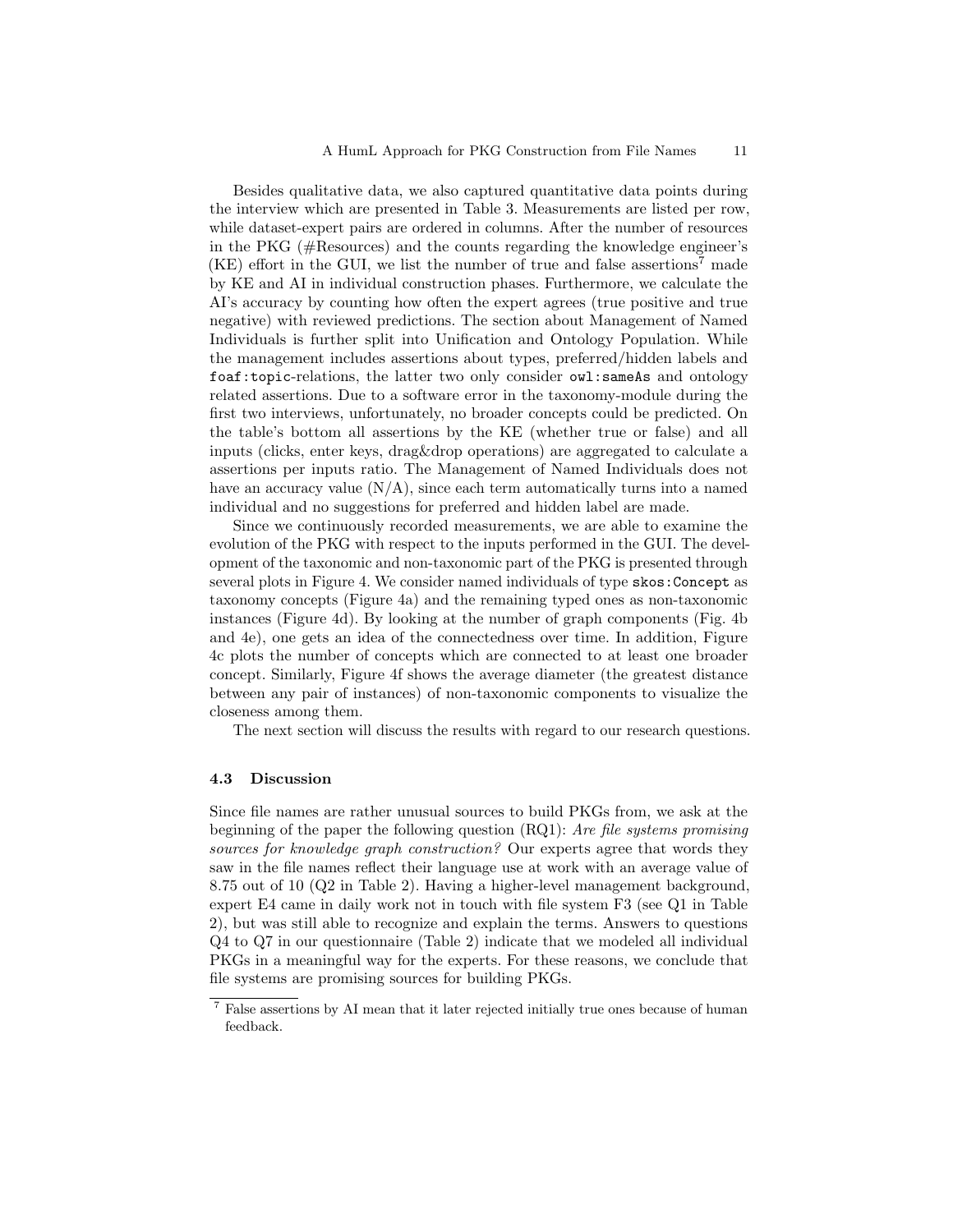<span id="page-11-0"></span>Table 3: Quantity of true and false assertions stated by the knowledge engineer (KE) and the AI for individual construction tasks. Additionally, the KE's GUI effort and the AI's accuracy is given.

| Measurement                 | SS1(E1)                                        | FS1(E2)                         | FS2(E3)                                            | $\overline{\text{FS3 (E4)}}$                  |  |  |  |  |  |
|-----------------------------|------------------------------------------------|---------------------------------|----------------------------------------------------|-----------------------------------------------|--|--|--|--|--|
| $#$ Resources               | 88                                             | 50                              | 39                                                 | 32                                            |  |  |  |  |  |
| <b>KE</b> Clicks            | 599                                            | 602                             | 359                                                | 356                                           |  |  |  |  |  |
| <b>KE</b> Enter-Key         | 60                                             | 56                              | 30                                                 | 47                                            |  |  |  |  |  |
| <b>KE</b> Drag&Drop         | $\overline{26}$                                | $\overline{34}$                 | $\overline{21}$                                    | 18                                            |  |  |  |  |  |
|                             | Domain Terminology Extraction (Section 3.2)    |                                 |                                                    |                                               |  |  |  |  |  |
| <b>KE</b> True              | 82                                             | 50 <sup>1</sup>                 | 33                                                 | 26                                            |  |  |  |  |  |
| <b>KE</b> False             | 48                                             | 44                              | 14                                                 | 72                                            |  |  |  |  |  |
| AI True                     | 400                                            | 270168                          | 242149                                             | 948405                                        |  |  |  |  |  |
| AI False                    | 286                                            | 220285                          | 106573                                             | 617366                                        |  |  |  |  |  |
| AI Accuracy                 |                                                |                                 | $0.67 = 45/67   0.72 = 59/82   0.83 = 35/42$       | $0.31 = 25/80$                                |  |  |  |  |  |
|                             | Management of Named Individuals* (Section 3.3) |                                 |                                                    |                                               |  |  |  |  |  |
| <b>KE</b> True              | 102                                            | 68                              | 39                                                 | 58                                            |  |  |  |  |  |
| <b>KE</b> False             | 30                                             | 24                              | 15                                                 | 25                                            |  |  |  |  |  |
| AI True                     | 462                                            | 32161                           | 8223                                               | 37159                                         |  |  |  |  |  |
| AI False                    | 4                                              | 1                               | 23                                                 | 155                                           |  |  |  |  |  |
| AI Accuracy                 | N/A                                            | N/A                             | N/A                                                | N/A                                           |  |  |  |  |  |
|                             |                                                | Unification* (Section 3.3)      |                                                    |                                               |  |  |  |  |  |
| <b>KE</b> True              | 10                                             | 2                               | $\overline{2}$                                     | $\boldsymbol{0}$                              |  |  |  |  |  |
| <b>KE</b> False             | 6                                              | 18                              | 12                                                 | $\overline{4}$                                |  |  |  |  |  |
| AI True                     | 8                                              | 10                              | 7                                                  | $\overline{2}$                                |  |  |  |  |  |
| AI False                    | $\overline{0}$                                 | $\overline{0}$                  | $\overline{0}$                                     | $\overline{2}$                                |  |  |  |  |  |
| AI Accuracy                 |                                                | $0.57 = 4/7$ $0.10 = 1/10$      | $0.14 = 1/7$                                       | $0.00 = 0/2$                                  |  |  |  |  |  |
|                             |                                                |                                 | Ontology Population* (Section 3.3)                 |                                               |  |  |  |  |  |
| <b>KE</b> True              | 105                                            | 78                              | 61                                                 | 55                                            |  |  |  |  |  |
| <b>KE</b> False             | 73                                             | 29                              | 22                                                 | 19                                            |  |  |  |  |  |
| AI True                     | 134                                            | 102                             | 92                                                 | 85                                            |  |  |  |  |  |
| AI False                    | 1                                              | 8                               | 6                                                  | $\overline{2}$                                |  |  |  |  |  |
| AI Accuracy                 |                                                |                                 | $0.23 = 18/78 \mid 0.65 = 30/46 \mid 0.66 = 23/35$ | $0.48 = 12/25$                                |  |  |  |  |  |
|                             | Taxonomy Creation (Section 3.4)                |                                 |                                                    |                                               |  |  |  |  |  |
| <b>KE</b> True              | 21                                             | 19                              | 14                                                 | 12                                            |  |  |  |  |  |
| <b>KE</b> False             | $\overline{0}$                                 | $\overline{0}$                  | $\overline{4}$                                     | 8                                             |  |  |  |  |  |
| AI True                     | N/A                                            | $\overline{\text{N}}/\text{A}$  | 9                                                  | 10                                            |  |  |  |  |  |
| AI False                    | N/A                                            | N/A                             | $\Omega$                                           | $\Omega$                                      |  |  |  |  |  |
| AI Accuracy                 | N/A                                            | N/A                             | $0.56 = 5/9$                                       | $0.20 = 2/10$                                 |  |  |  |  |  |
|                             |                                                |                                 |                                                    | Non-Taxonomic Relation Learning (Section 3.5) |  |  |  |  |  |
| <b>KE</b> True              | 5                                              | 23                              | 33                                                 | 7                                             |  |  |  |  |  |
| <b>KE</b> False             | $\overline{0}$                                 | 42                              | 20                                                 | $\boldsymbol{0}$                              |  |  |  |  |  |
| AI True                     | $\overline{0}$                                 | 52                              | 42                                                 | $\overline{0}$                                |  |  |  |  |  |
| AI False                    | $\overline{4}$                                 | 11                              | 5                                                  | $\overline{0}$                                |  |  |  |  |  |
| AI Accuracy                 |                                                | $0/0 0.19 = 10/52 0.52 = 22/42$ |                                                    | 0/0                                           |  |  |  |  |  |
| Aggregated                  |                                                |                                 |                                                    |                                               |  |  |  |  |  |
| All KE Assertions           | 482                                            | 397                             | 269                                                | 286                                           |  |  |  |  |  |
| All KE Inputs               | 685                                            | 692                             | 410                                                | 421                                           |  |  |  |  |  |
| <b>KE</b> Assertions/Inputs | 0.70                                           | 0.57                            | 0.66                                               | 0.68                                          |  |  |  |  |  |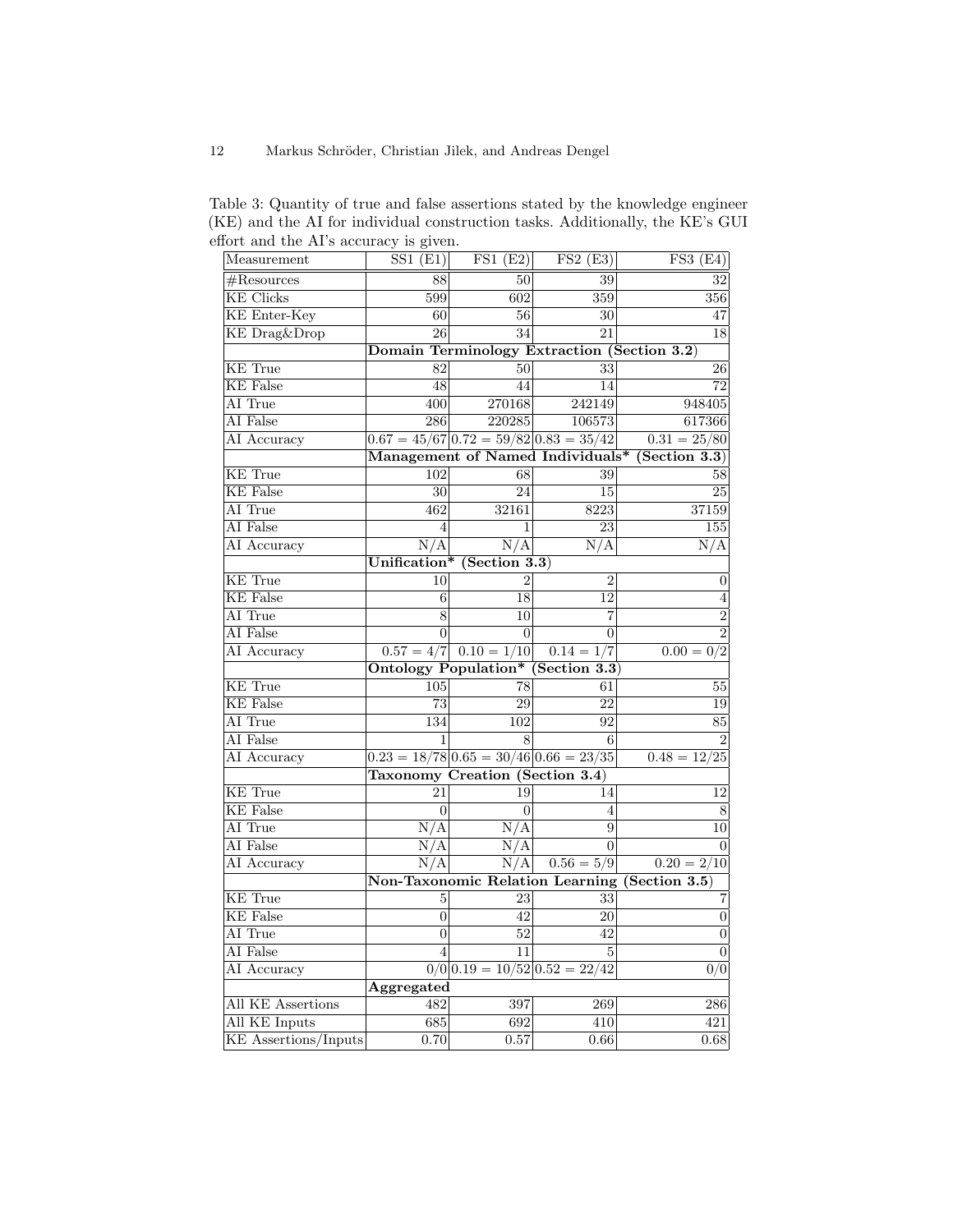<span id="page-12-0"></span>

Fig. 4: Plots about the taxonomic and non-taxonomic parts of the PKG with respect to the number of inputs made in the GUI. For each dataset a symbol is assigned to recognize them: SS1  $(\circ)$ , FS1  $(\circ)$ , FS2  $(\times)$  and FS3  $(\triangle)$ .

Because a completely manual construction can be time-consuming and thus AI could help in this process, we asked the next question (RQ2): Can our system suggest helpful statements during usage? In our approach, we consider the application of AI in several tasks ranging from (a) initial selection of domain relevant terms, (b) unification suggestions, (c) recommendation of class memberships, (d) suggestion of broader concepts and (e) prediction of non-taxonomic relations. How they performed can be obtained from Table [3](#page-11-0) in form of accuracy values which calculate how often an expert agreed to suggestions stated by AI. (a) Since we do not consider multi-word terms in the extraction of domain relevant words, such terms had to be corrected frequently, which leads to a drop in performance. (b) Our unification rules tend to suggest more false positives leading to low accuracy scores, since they are designed with a high recall in mind. (c) The prediction of class assignments show mediocre results, since only preferred labels in combination with gazetteer lists are used to extract features. (d) For the taxonomy creation, our language resource GermaNet tended to suggest too general concepts which is why they were often considered unsuitable by our experts. (e) Regarding non-taxonomic relation learning, far to little examples were provided in case of SS1 and FS3 to be able to predict similar relations. All in all, there is a tendency that in certain cases helpful statements can be automatically suggested, but more research has to be done to further improve AI.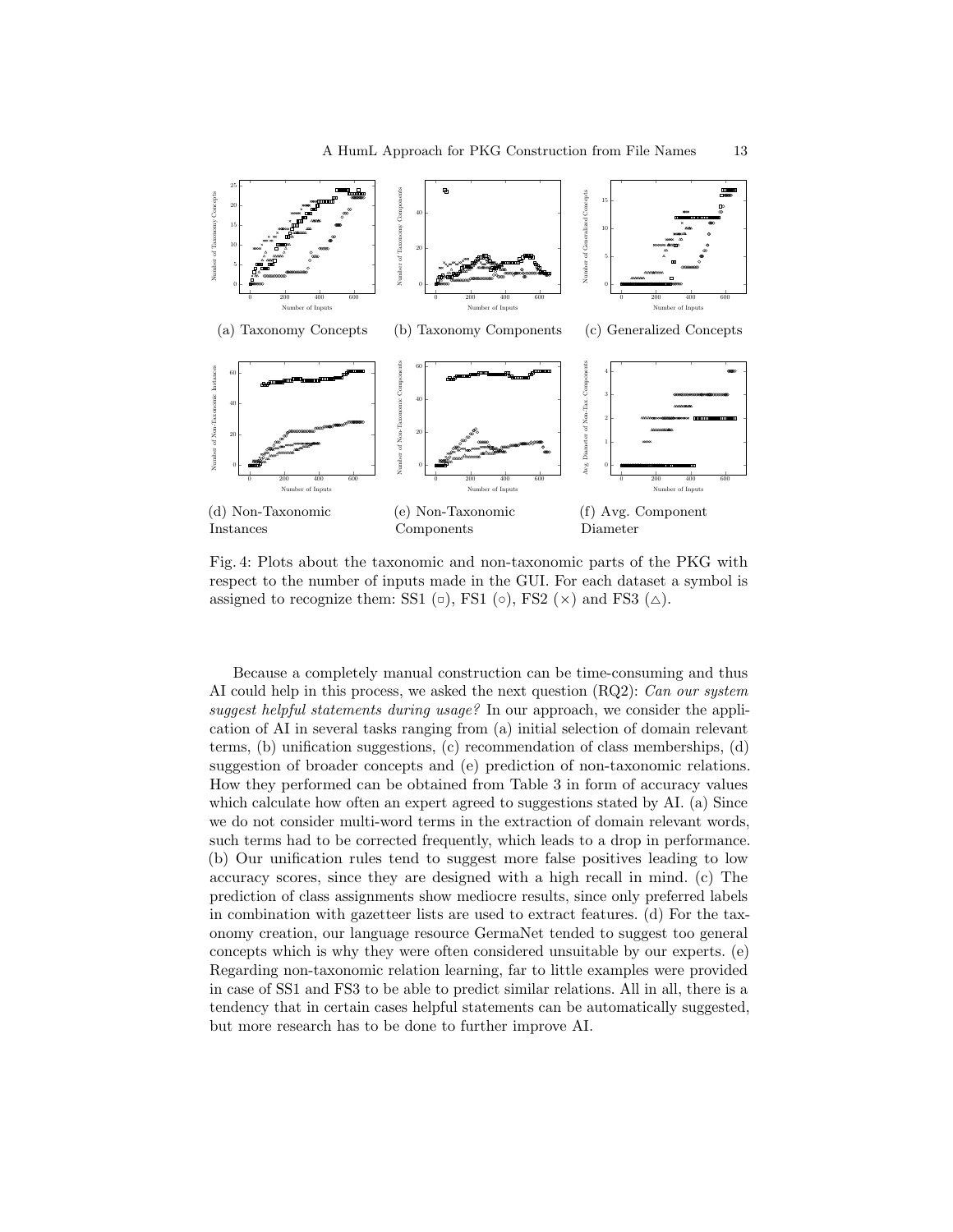Concerned about the approach's practicability, we stated the third question (RQ3): How efficient is the construction in our approach? Effort measurements in Table [3](#page-11-0) indicate that one input operation results in 0.6 to 0.7 assertions, thus already two inputs lead to a true or false statement. We assume that a value below 1.0 comes from not negligible GUI navigation and search efforts. Still, many clickable (bulk) feedback buttons combined with suggestions from the AI seem to yield to this positive outcome. Especially the Drag&Drop feature turns out to be a simple and fast way to relate resources to each other. Figure [4](#page-12-0) visualizes how taxonomies and graphs evolve over entered inputs<sup>[8](#page-13-3)</sup>. In comparison, the maintenance of taxonomies seem to require less effort than the non-taxonomic graphs, probably because only skos:Concepts and the skos:broader-relation need to be considered. The high diameter values of non-taxonomic graphs further indicate that resources in subgraphs are rather loosely connected. In summary, with moderately spent effort our KE was able to create, accept and also reject many assertions that eventually formed a meaningful personal knowledge graph. Still, efficiency could be further improved by better supporting the construction of the graph's non-taxonomic part.

# <span id="page-13-2"></span>5 Conclusion and Outlook

In this paper, we investigated the construction of personal knowledge graphs from file names with a human-in-the-loop approach. A case study with four independent expert interviews showed that the file system is a promising source, while suggestions by AI help to build such graphs with moderate effort.

Since we could not examine all of the aspects in detail, future work may further investigate in the challenges. For instance, there is potential for improvements in machine learning models, especially for the prediction of non-taxonomic relations. More sophisticated solutions could be applied in the extraction of domain terminology, including disambiguation and the discovery of multi-word terms.

Acknowledgements This work was funded by the BMBF project SensAI (grant no. 01IW20007).

# References

- <span id="page-13-0"></span>1. Balog, K., Kenter, T.: Personal knowledge graphs: A research agenda. In: Proc. of the 2019 ACM SIGIR International Conf. on Theory of Information Retrieval, ICTIR 2019, Santa Clara, CA, USA, October 2-5, 2019. pp. 217–220. ACM (2019)
- <span id="page-13-1"></span>2. Carroll, J.M.: Creative names for personal files in an interactive computing environment. International Journal of Man-Machine Studies 16(4), 405–438 (1982)

<span id="page-13-3"></span><sup>&</sup>lt;sup>8</sup> It has to be noted that the clearly visible outlier SS1 (e.g. Figure [4d\)](#page-12-0) comes from a bulk-import of several resources (categories) found in a spreadsheet column.